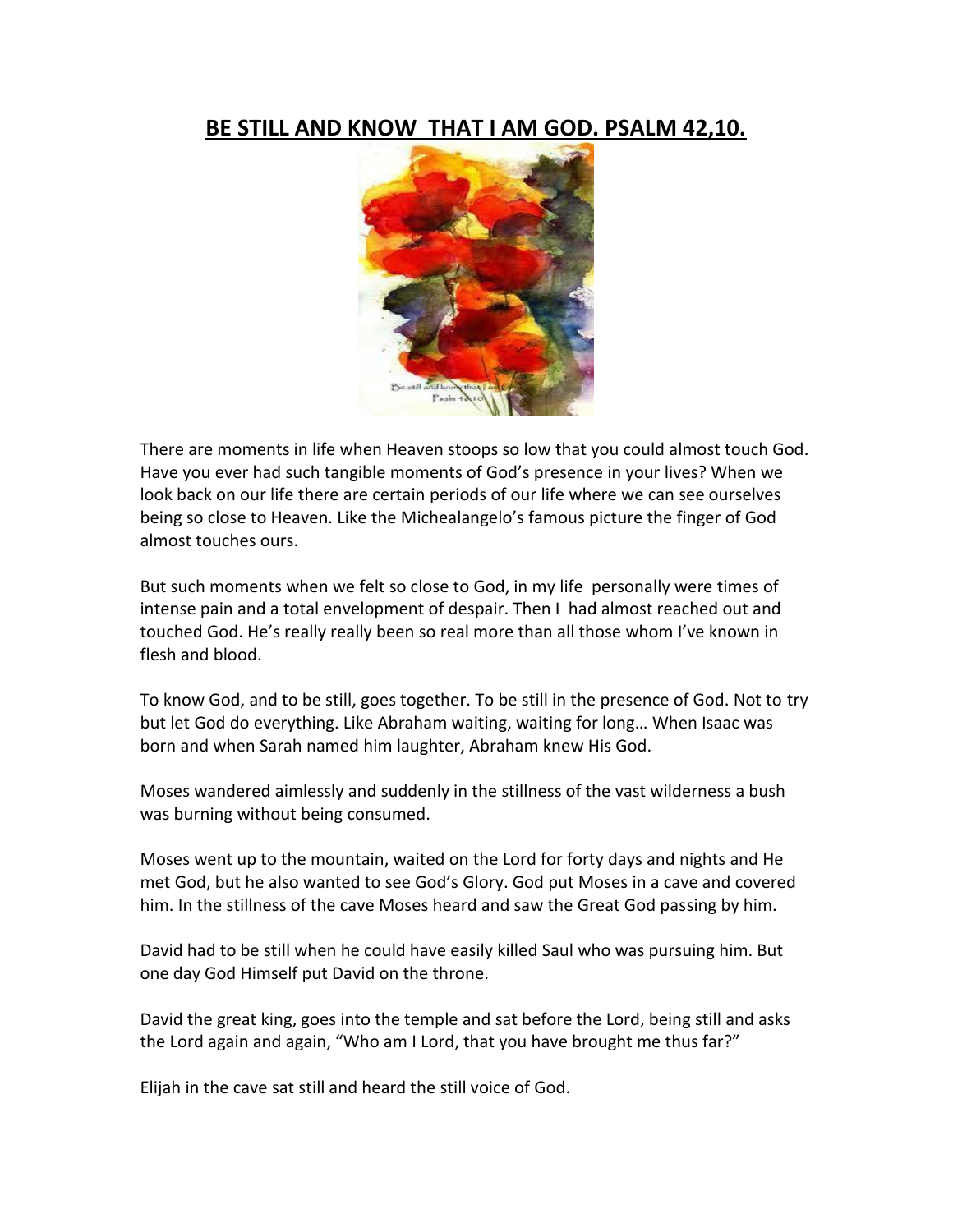Oswald Chambers who had such incisive insight into the heart of God wrote these words, "If God has made your cup sweet, drink it with grace; if He has made it bitter drink it in communion with Him. God chose the crucible for Abraham and he made no demur, he went steadily through...**in the crucible you learn to know God better**. God is working for His highest ends till His purpose and man's purpose became one. ( [http://www.myutmost.org/11/1111.html\)](http://www.myutmost.org/11/1111.html)

Are you sitting so desolate, so alone, clutching your head and asking , "Why me Lord?" Let me tell you why. Strange it may sound, but the very thing that hurts you deep is the expression of the love of our Father. It is the crucible He has for you, so that you know Him more and more. He also hurts with you, when you hurt, and it is then you know Him better. You know God better in stillness, in pain, in loneliness, in sickness, in uncertainties and in nothingness.

Looking back my life was rudely shattered when my father died twelve years ago. I thought I could not survive, I'd just disappear into myself. It was a very hard crucible, but it was there God literally took me by my hand and led me so far. Looking at myself I wonder how could I've come this far. It was all grace and mercy of God and the way He took me so close to His heart is so undeserved and unbelievable.

My dearest friend whoever you are and whatever you are going through, remember this that it is God and God alone who has put you into the crucible, so that you become like Him, so that you know Him more and more. Thank through the tears that it is His love which puts you through fire. Yes my brother, yes my sister it is only His love, haven't you read that He perfected His own blemishless Son, Jesus Christ through suffering. (Hebrews 2,10)

*Dear friends, do not be surprised at the painful trial you are suffering, as though something strange were happening to you. But rejoice that you participate in the sufferings of Christ, so that you may be overjoyed when His glory is revealed. I Peter 4:12-13*

Dear Jesus give us the grace to be still when we have to be in the crucible and drink the bitter cup. Help us to go on with that, strengthen us so that we may not turn away from the way you have chosen for us. Lord for only you know what lies at the end of the road. Help us to follow your footsteps through fire or through the valley of the shadow of death. We know we can trust you Lord. Love you Lord. In Jesus Name. Amen.